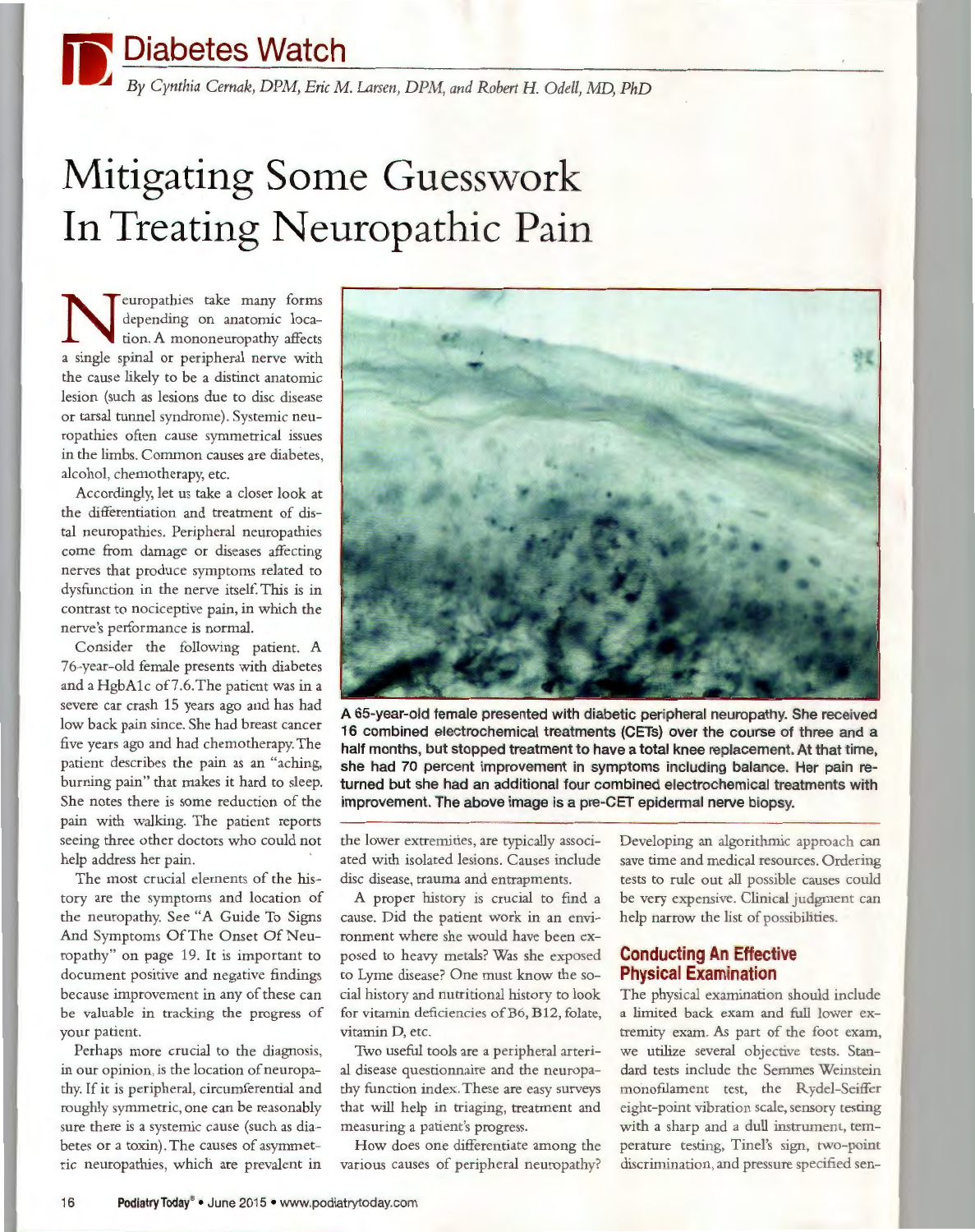## **An Algorithm To Determine The Causes Of Neuropathy**





Three months later, the 65-year-old patient had a second epidermal nerve fiber density biopsy. The above image shows findings from the post-GET epidermal nerve biopsy. The patient reported a 75 percent reduction in sensory symptoms (pain, numbness and dysesthesias) and a symptom score of 2 to 3/10 on the visual analogue scale. There were improvements in balance, sleep, attitude and quality of life. She has 90 percent improvement in function to date. Epidermal nerve regrowth was present in the foot {0 to 3.4 nerve fibers/mm), calf and thigh {an increase of 1.6 nerve fibers/mm).

sory testing. While exhaustive and timeconsuming, these tests will serve to map the location (e.g. proximal spread) and quantitate the nature and severity of the neuropathy. These tests are quite useful in tracking a patient's progress.

The loss of vibration and/ or light touch sensation around the entire limb may mean undiagnosed diabetes or idiopathic peripheral neuropathy. Often, these findings represent a decrease in the function of the small nerve fibers. If these findings are confined to a single dermatome, one should suspect a lumbar radiculopathy, a more proximal entrapment syndrome or another type of neuropathy.

#### **What Diagnostic Testing Can Reveal About The Cause Of Neuropathy**

Blood tests can be useful in finding a specific cause for neuropathy. Hemoglobin A1c reflects the average blood sugar and can track a patient's adherence over three months. To maximize the treatment of neuropathy, an HgbA1c of 7.0 or below

should be the goal. The GlycoMark test (GlycoMark, Inc.) is a blood test that reports a two-week average measure of the maximum blood glucose.

Nutritional screening is important because the B vitamins and vitamin D are often deficient. Clinicians should check blood levels to minimize potential toxicity if patients are taking high doses of fatsoluble vitamins.

Comprehensive neuropathy testing includes: lead, mercury, arsenic levels, vitamin B6 level, B12 levels, a Lyme titer, RPR (rapid plasma reagin) syphilis test and complete blood cell count with diffe rential to evaluate for possible anemia. Comprehensive testing should be individualized to each case and be the decision of each practitioner. Bear in mind that testing can be very expensive and may not influence treatment.

The "standard" in objective nerve testing remains nerve conduction/ electromyography (EMG), especially if one suspects nerve entrapment. We believe there is little evidence for ordering these tests in diagnosing systemic neuropathies. Often, the report states "diffuse peripheral polyneuropathy with both axonal and demyelinating features," which one would already know.

The A-delta nerve conduction study, a relatively new test for small fiber neuropathy, has been in use for over 10 years. We believe this test is more useful to evaluate efficacy of the neuropathy treatment